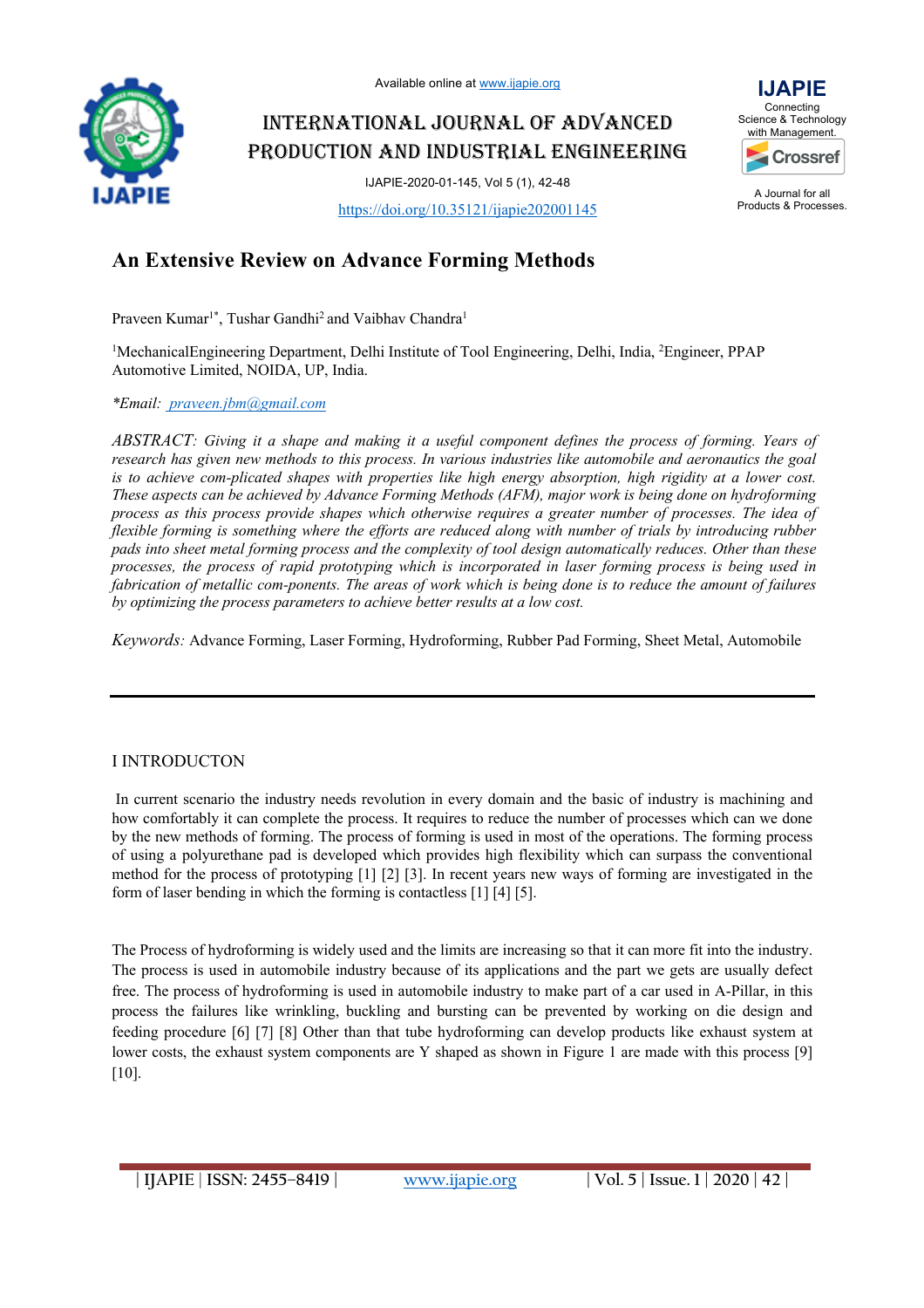

**Fig. 1.** Y Shape Hydroformed made up of Stainless Steel [9]

In automobile industry the use of aluminum increased widely because of weight reduction which will eventually help in fuel economy, there in process of rubber bending to produce space frame in a single setup which can we done in by directly bending the extruded tube of aluminium [11] [12]. The rubber pad bending process is one of the major advancements in forming process in which we change the lower part of die with rubber pad and many studies has been carried out to achieve better results [11] [13]. The optimization of process is being done by varying the process parameters like punch radius, material of rubber etc. In rubber pad bending the product surface finish is better [11] [12].

### II LITERATURE REVIEW

The advance forming methods can be categorized in the following categories:

- Flexible Forming/ Rubber Pad Forming
- Hydroforming
- Laser Forming

There are few more methods which are sub categories of above-mentioned topics.

#### **Flexible Forming/ Rubber Pad Forming**

Generally, press forming is done by a die consisting of both male and female parts of metallic nature. These types of dies require a higher accuracy in machining and longer set-up time. Additionally, sheet is subjected to localized deformation which may result in some imperfection such as bulking, wrinkles, thinning, cracks, etc. [14].

An alternative to these problems is rubber pad forming; this process has several benefits over the conventional sheet forming process (using metal dies). Just one rigid part is required in the process. Better formability is achieved due to the flexible interface between the two halves of the die. A single rubber pad maybe used in producing different components Far less precision is required in this method than the counterpart while assembling the components, meaning less time and money consumed in machining in assembly [14] [15].

In forming process using rubber pad, as the rigid metal punch/die comes in contact of rubber, the latter encounters elastic deformation and applies counter pressure to the punch by filling the die cavities. Blank placed between the two gets deformed into the desired shape.



**Fig. 2.** Rubber Forming Equipment [16]

In a study done by Liu and Hua [16], rubber pad forming process was used in fabrication of aluminium bipolar plates it was found that small radii should be avoided in the rigid punch because it may cause problem in rubber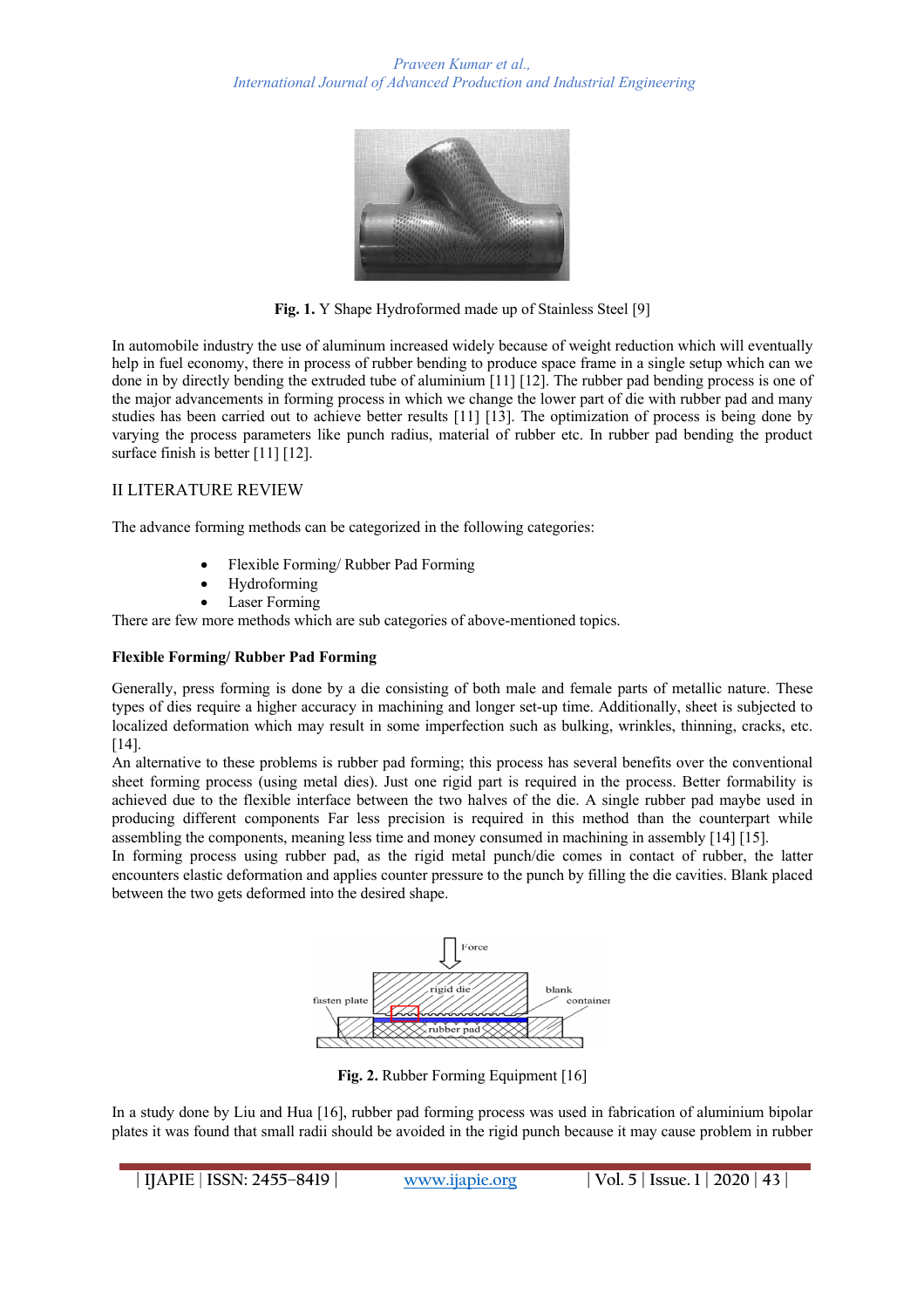#### *Praveen Kumar et al., International Journal of Advanced Production and Industrial Engineering*

filling the die cavity. Same problem may be avoided by appropriate draft angles. Thinning of plate is noticed at sharp edges of the profile. Rubber Pad forming is not suitable for mass production reason being short life span of rubber pad.

In a similar study Jin et al. [17] fabricated titanium bipolar plates using the same process. Numerous experimental variables were chosen for the process as shown in Table 1. As rubber pad thickness was increased counter pressure of pad to punch also increased simultaneously losses to surroundings were reduced.

| <b>Table 1.</b> Valiables in ecoperationiss $ 17 $ |                           |
|----------------------------------------------------|---------------------------|
| Parameter                                          | Value                     |
| Rubber Thickness                                   | $10, 20, 30, 40$ mm       |
| Rubber Hardness                                    | 20, 25, 35 Shore A        |
| Punch Velocity                                     | $10, 20, 30 \text{ mm/s}$ |
| Punch Pressure                                     | 15, 25, 35, 45, 55 MPa    |

**Table 1.** Variables in eexperimentss [17]

Channel depth increase with decrease in rubber pad hardness, reason being easier elastic deformation. Increase punch descent speed resulted in higher rate of elastic deformation and prevented losses to surroundings thus increasing the channel depth of the plates. Similar results were achieved with punch pressure variation. Effect of changing draft angle, speed and pressure were much more effective than changing rubber pad specifications.

Whether it's conventional or rubber pad forming spring back is a major issue in bended components. It was found that in conventional forming processes, spring back reduces with increase in sheet thickness and increases with increase in bending radius. Optimum ratio of bending radius to sheet thickness was found to be less than 2 i.e. r/t<2 [18]. At die clearance of 0.75 times the sheet thickness value of spring back is observed to be minimum [19].

Belhassen [20] in a study predicted numerically spring back in aluminium alloys rubber-forming. Lower half of die was taken rigid while upper half was made up of rubber. Simulations were done on different combinations of dies. Thickness distribution in sheet decreases with increase in rubber hardness. For constant hardness of pad spring back increases with sheet thickness.

In a study was conducted in order to find a better method to make food packaging containers using sheet metal [21]. Simulations and actual components were produced using rubber pad. It was observed that clearance between the pad and cavity walls should be less than 1 mm in thickness, otherwise rubber extrusion may occur. Thin 'Throw pads' of 90 shore. A hardness should be used on top of rubber pad. Former is harder than the latter. It prevents the pad from being damaged.

Rubber pad forming can be classified in two parts i.e positive and negative. In positive pad is used with a male punch while in negative type female die is employed along with the pad. Vents should be provided in negative type to preclude pad from sticking to metallic surface.

### **Hydroforming**

Hydroforming process was majorly developed to receive better products with less number of processes. The process improves the stiffness and strength of component. The working of process can be seen in figure 3. In this process we form a pre bent in bending machine and then the part can be put into hydroforming die to complete the process. Better performance and part are delivered if the parameters are chosen carefully [6]. The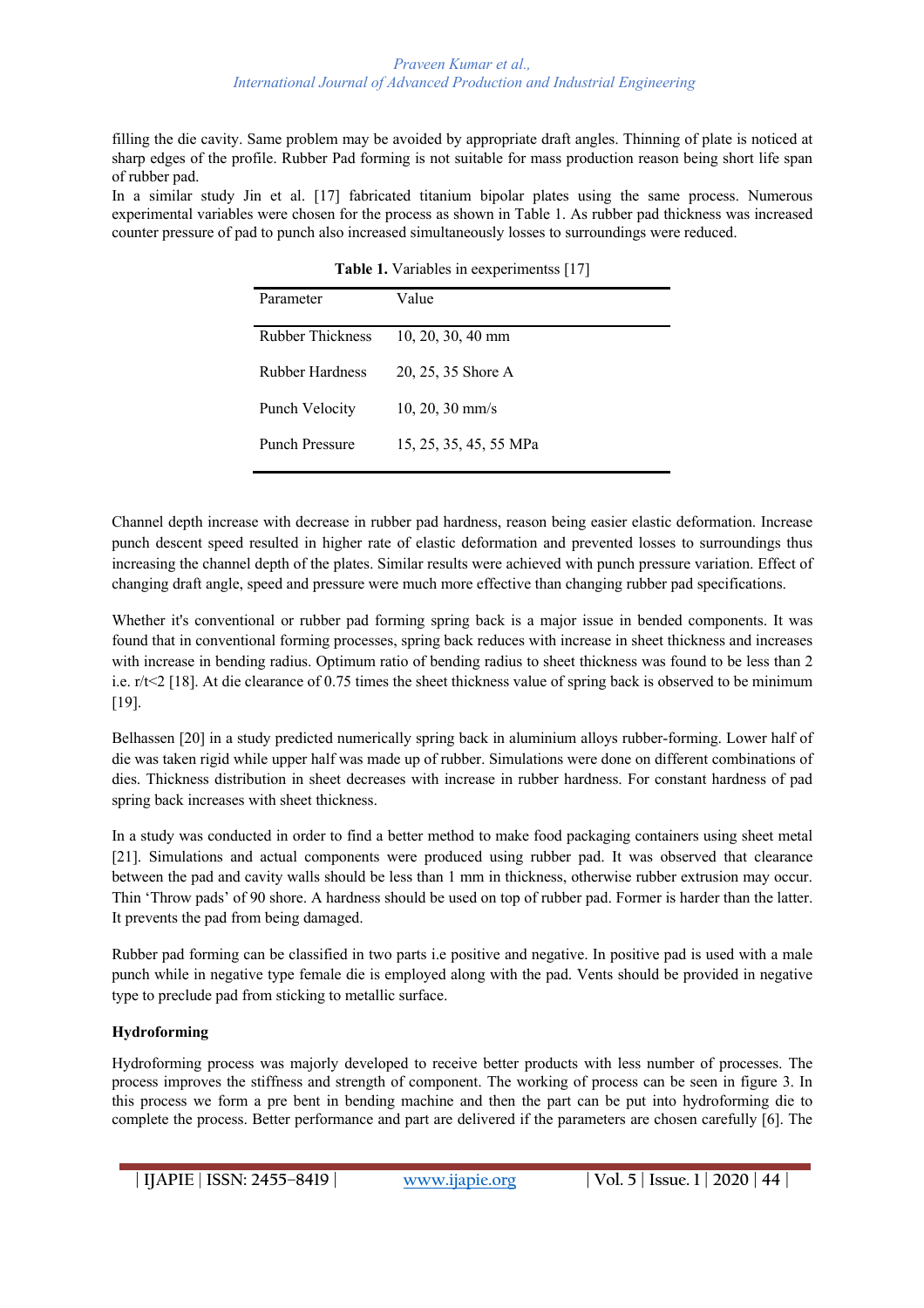process is efficient as thinning of tube is less in the bend. If we analyze the process using FE Technique, then optimum process parameters are found which can reduce failures in the process [22] [23].



**Fig. 3.** Hydroforming Process Working Diagram [6]

 While using the process of hydroforming, the critical geometries can be formed either a three way connector out of a single tube or a square cross-section out of a round tube. The process parameters governed for these are basically the axial load and internal pressure while for the case of three way connector used in exhaust system of automobile the counter punch is also important. By using the condition of better lubrication, the wall thickness distribution can be controlled [9] [24].

 The square cross-section out of circular requires other parameters for consideration. The additional process parameters are stress ratio and friction coefficient. Similarly, the process even depends on material properties also [24] [25] [26].

 Tube hydroforming which is being used in oil refinery and aerospace industry, it is been categories that the major defects which can be observed in this process are buckling, wrinkling and bursting. The process provides fine parts but to avoid the defects special design consideration need to be taken care of. Majorly the process of local buckling is even called wrinkling. When we have thick walls, buckling can be observed. Buckling is also found in long tubes along when there is low diameter to thickness ratio. With thin walls, wrinkling can be seen either in small tubes or long tubes [27] [28] [29] [30].

### **Laser Forming**

 The process of laser forming is one of the new emerging forming processes which is being developed without using the forming tools and yet the plastic deformation can be achieved [31] [32]. The process provides accurate parts which can be used majorly for prototyping. This process works on the principle of energy transfer with which plastic deformation can be achieved, this process is inherited from the technique of flame-bending [31] [33] [34].

While the laser can be used for many applications be it a cutting, welding or working on a complex surface, but in this process of laser forming, the laser is used for the purpose of bending and hence called laser bending. The lasers which are used for this process can be high power as well as low power, more work is being done on high power laser. The majorly used high power laser is CO2 laser while for low power laser it is Nd: YAG laser [31] [35].

The complex shapes which can't be achieved from conventional techniques like the combination of positive and negative curvature or simply the double curvature can be achieved with this process [35] [36]. The principle of this process is basic as shown in Figure 4, that the workpiece can be clamped from one end using the fixture and laser to be passed at the bending area or through the points of bending angle. Double curvature can be achieved using two lasers simultaneously [31].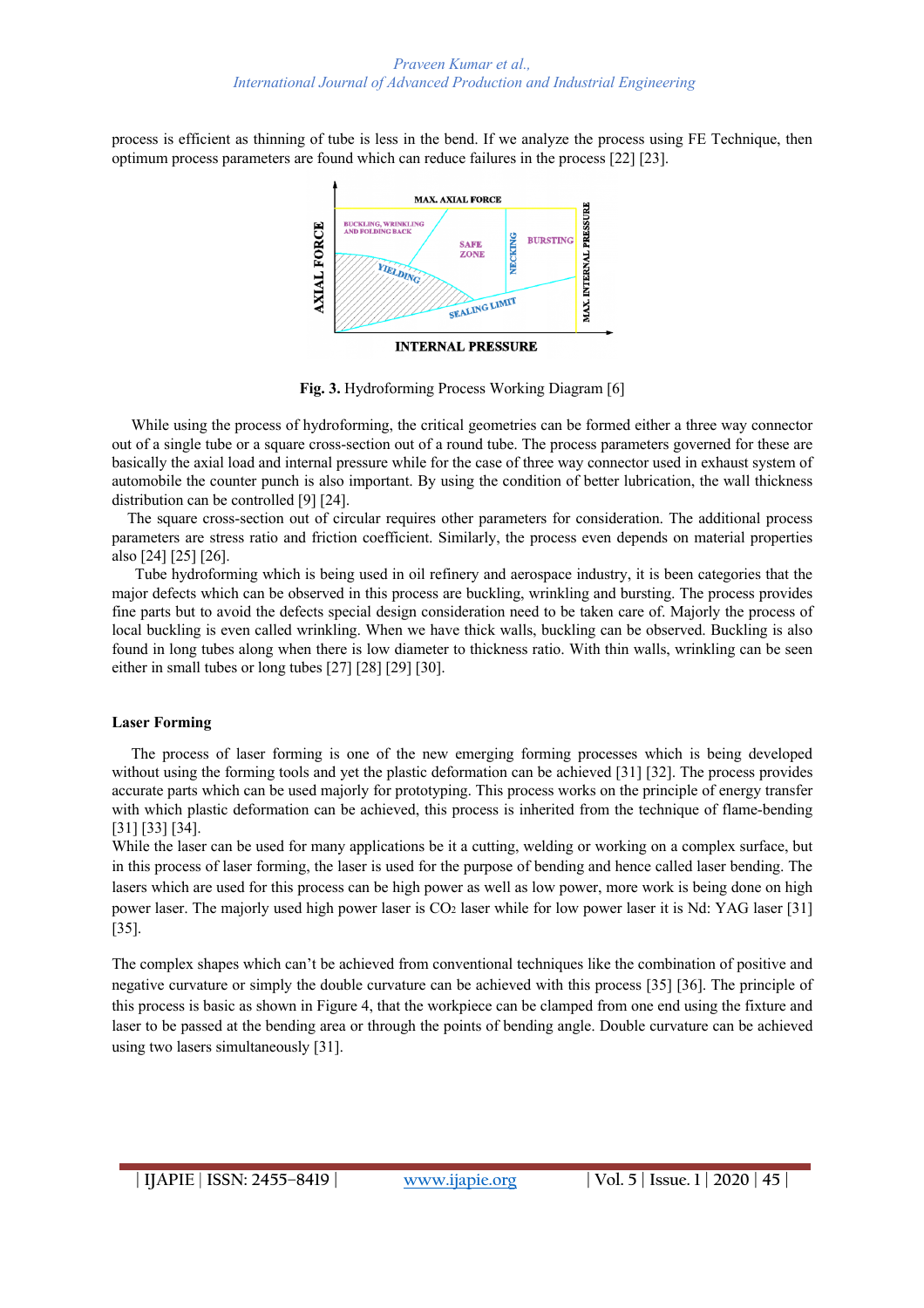

**Fig. 4.** The Principle of Laser Bending Technique [31]

 The high power laser used are defocused laser otherwise they will cut the piece but in the case of low power laser, the defocused laser can't be used as it won't bend the workpiece. So, in low power laser it is needed to be focused which can cause slight melting at the surface [31].

The laser can be used for both bending inwards as well as outwards from the beam [37]. In the process of laser forming, it was found that both finite element simulation and analytical simulation are being done for the case of laser bending. The experiment results for the same are found similar to that of finite element simulation [35] [38] [39].

## III CONCLUSIONS

The advance forming methods are developed to reduce the number of processes and the better parts can be achieved in terms of quality with relatively less efforts as compared to conventional methods. Three major advance forming methods are categories which are flexible forming/ rubber pad forming, hydroforming and laser forming. Hydroforming is used commercially as well as for experimental purpose while other two methods flexible forming/ rubber pad forming and laser forming are used specifically for rapid prototyping and experimental purpose only.

In flexible forming/ rubber pad forming process, the work is done on the process parameters and rubber material so that spring back effect can be reduced and to define the limits of the process. This process can't be used commercially because the life of rubber is less but it becomes economical and easy while using it for experimental purpose. The major result of the studies previously carried out are that the spring back effect increases with increasing sheet thickness, the gap to be provided at the bottom of rubber pad and the die. The small radii should be avoided in rigid punch.

In hydroforming the process improves the stiffness and strength of component. The process is useful to provide critical geometries to the component. It is needed to be taken care of process parameters while working on this process and considering optimum lubrication for better wall thickness distribution. The major defects of this process are buckling and wrinkling which can be controlled by optimum diameter to thickness ratio.

In laser forming the process is used for bending with the help of laser. The laser can be high power as well as low power. Majorly used laser are CO<sub>2</sub> laser and Nd: YAG laser. Geometries like double curvature and negative curvature are easily formed by this process which can't be achieved by conventional process. This process is currently used for rapid prototyping process and more work is needed to optimize the process for commercial purpose.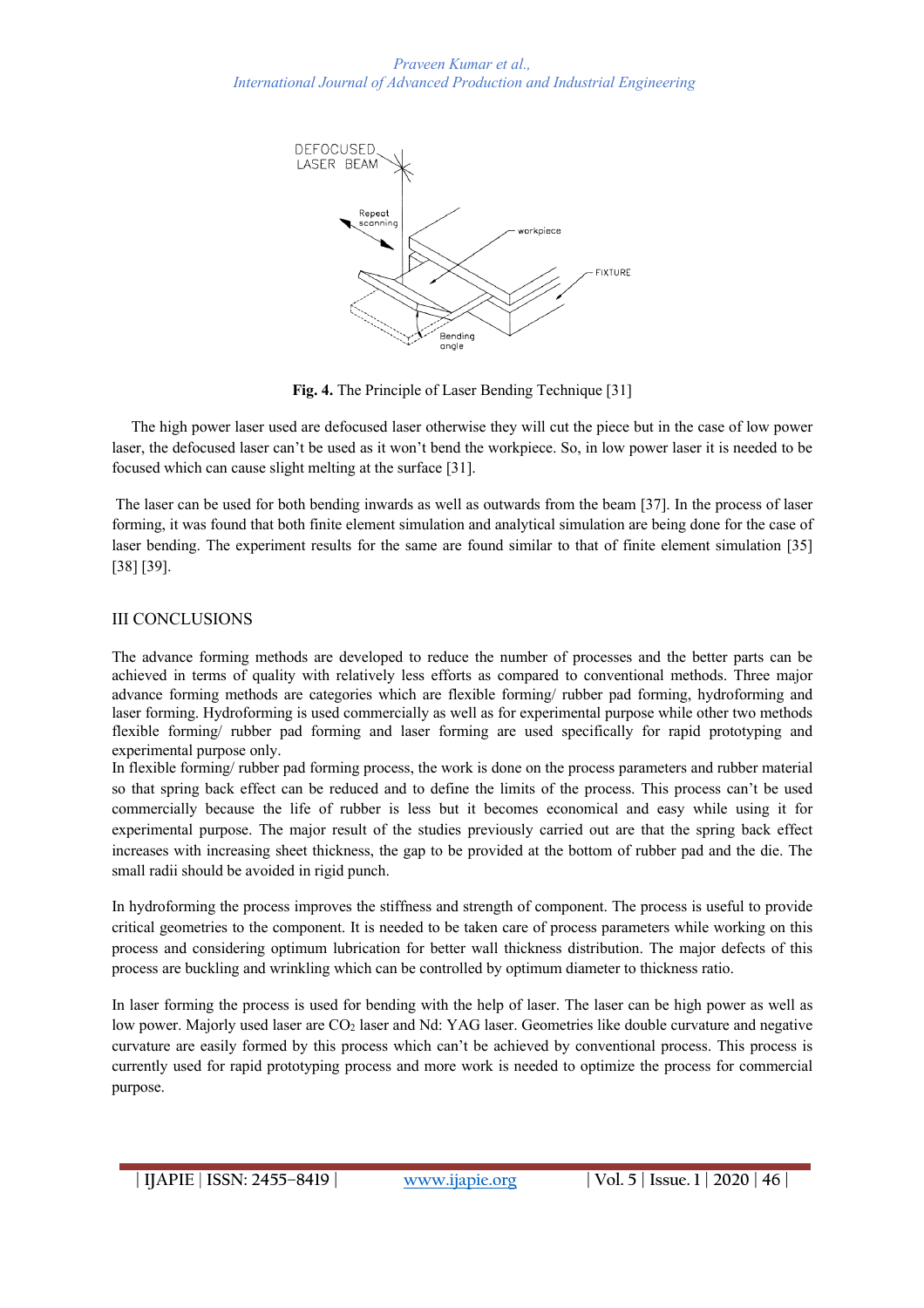# **REFERENCES**

- 1. H. C. Kwon, Y. T. Im, D. C. Ji, and M. H. Rhee, "The bending of an aluminum structural frame with a rubber pad," vol. 113, pp. 786–791, 2001.
- 2. M Geiger, F Vollertsen, R Kals, Fundamentals on the Manufacturing of Sheet Metal Microparts, CIRP Annals, Volume 45, Issue 1, Pages 277-282, 1996.
- 3. H. Arnet, Advanced technology of plasticity, in: Proceedings of the Sixth ICTP, pp. 2349, 1999
- 4. T Hennige, Development of irradiation strategies for 3D-laser forming, J. Mater. Process. Technology. Volume 103, Issue 1, pp 102-108,2000.
- 5. A. Otto, V. Brandt, Advanced technology of plasticity, in: Proceedings of the Sixth ICTP, 1999, p. 1019.
- 6. K. Trana, "Finite element simulation of the tube hydroforming process bending, preforming and hydroforming," vol. 127, pp. 401–408, 2002.
- 7. F. Dohmann, Ch. Hartl, Tube hydroforming research and practical application, J. Mater. Process. Technol. 71 174- 186, 1997.
- 8. N. Asnafi, Analytical modelling of tube hydroforming, Thin Walled Struct. 34 295-330, 1999.
- 9. S. Jirathearanat, C. Hartl, and T. Altan, "Hydroforming of Y-shapes product and process design using FEA simulation and experiments," vol. 146, pp. 124–129, 2004.
- 10. H.U. Lucke, Ch. Hartl, T. Abbey, Hydroforming, J. Mater. Process. Technol. 115 87–91,2000.
- 11. J. W. Lee, H. C. Kwon, M. H. Rhee, and Y. T. Im, "Determination of forming limit of a structural aluminum tube in rubber pad bending," vol. 140, pp. 487–493, 2003.
- 12. F. Vollertsen, A. Sprenger, J. Kraus, H. Arnet, Extrusion, channel, and profile bending: a review, J. Mater. Process. Technol. 87, pp 1–27, 1999.
- 13. M. Geiger, A. Sprenger, Controlled bending of aluminum extrusions, Ann. CIRP 47-1 pp197–202,1998.
- 14. G. S. U, "A numerical and experimental approach to optimize sheet stamping technologies: part II aluminium alloys rubber-forming," pp. 299–315, 2001.
- 15. X.M. Jiang, M. Tian, J.Y. Zhang, The Application of the Polyurethane Rubber in the Field of Stamping Technology, Defense Industry Academic Press, Beijing, 1989.
- 16. Liu Y, Hua L. Fabrication of metallic bipolar plate for proton exchange membrane fuel cells by rubber pad forming. J Power Sources,195,pp 3529-35,2001.
- 17. C. Kyu, M. Geun, and C. Gil, "ScienceDirect Fabrication of titanium bipolar plates by rubber forming and performance of single cell using TiN-coated titanium bipolar plates," *Int. J. Hydrogen Energy*, pp. 1–9, 2014.
- 18. Chen L, Chen H, Guo W, Chen G, Wang Q. Experimental and simulation studies of springback in rubber forming using aluminium sheet straight flanging process. Mater Des,54:pp 354–60,2010.
- 19. Ling YE, Lee HP, Cheok BT. Finite element analysis of springback in L-bending of sheet metal. J Mater Process Technol ,168,pp 296–302,2005
- 20. L. Belhassen, S. Koubaa, M. Wali, and F. Dammak, "International Journal of Mechanical Sciences Numerical prediction of springback and ductile damage in rubber-pad forming process of aluminum sheet metal," *Int. J. Mech. Sci.*, vol. 117, pp. 218–226, 2016.
- 21. P. Spoelstra, E. Djakow, and W. Homberg, "Rubber Pad Forming Efficient approach for the Manufacturing of complex structured sheet metal blanks for food industry," vol. 080004, 2017.
- 22. M. Ahmed, M.S.J. Hashmi, Three-dimensional finite-element simulation of bulge forming, J. Mater. Process. Technol. 119 (1-3) pp 387-392,2001
- 23. B.J. MacDonald, M.S.J. Hashmi, Three-dimensional finite-element simulation of bulge forming using a solid bulging medium, Finite Elem. Anal. Des. 37 (2) ,pp107-116,2001.
- 24. K. Manabe and M. Amino, "Effects of process parameters and material properties on deformation process in tube hydroforming," vol. 123, pp. 285–291, 2002.
- 25. J. Tirosh, A. Neuberger, A. Shirizly, On tube expansion by internal fluid pressure with additional compressive stress, Int. J. Mech. Sci. 38(8–9) pp. 839–851,1996.
- 26. M. Ahmed, M.S.J. Hashmi, Estimation of machine parameters for hydraulic bulge forming of tubular components, J. Mater. Process. Technol. 64 pp 9–23,1997.
- 27. M. Koc and T. Altan, "Prediction of forming limits and parameters in the tube hydroforming process," vol. 42, pp. 123– 138, 2002.
- 28. J. Singer, J. Arbocz, T. Weller, Buckling Experiments: Experimental Methods in Buckling of Thin-walled Structures, Wiley, New York, 1997.
- 29. M.S. Triotisky, Tubular Steel Structure Theory and Design, J. F. Lincoln Arc Welding Foundation, Cleveland, 1982
- 30. B.O. Almroth, D.O. Brush, Buckling of Bars, Shells and Plates, McGraw-Hill, New York, 1975.